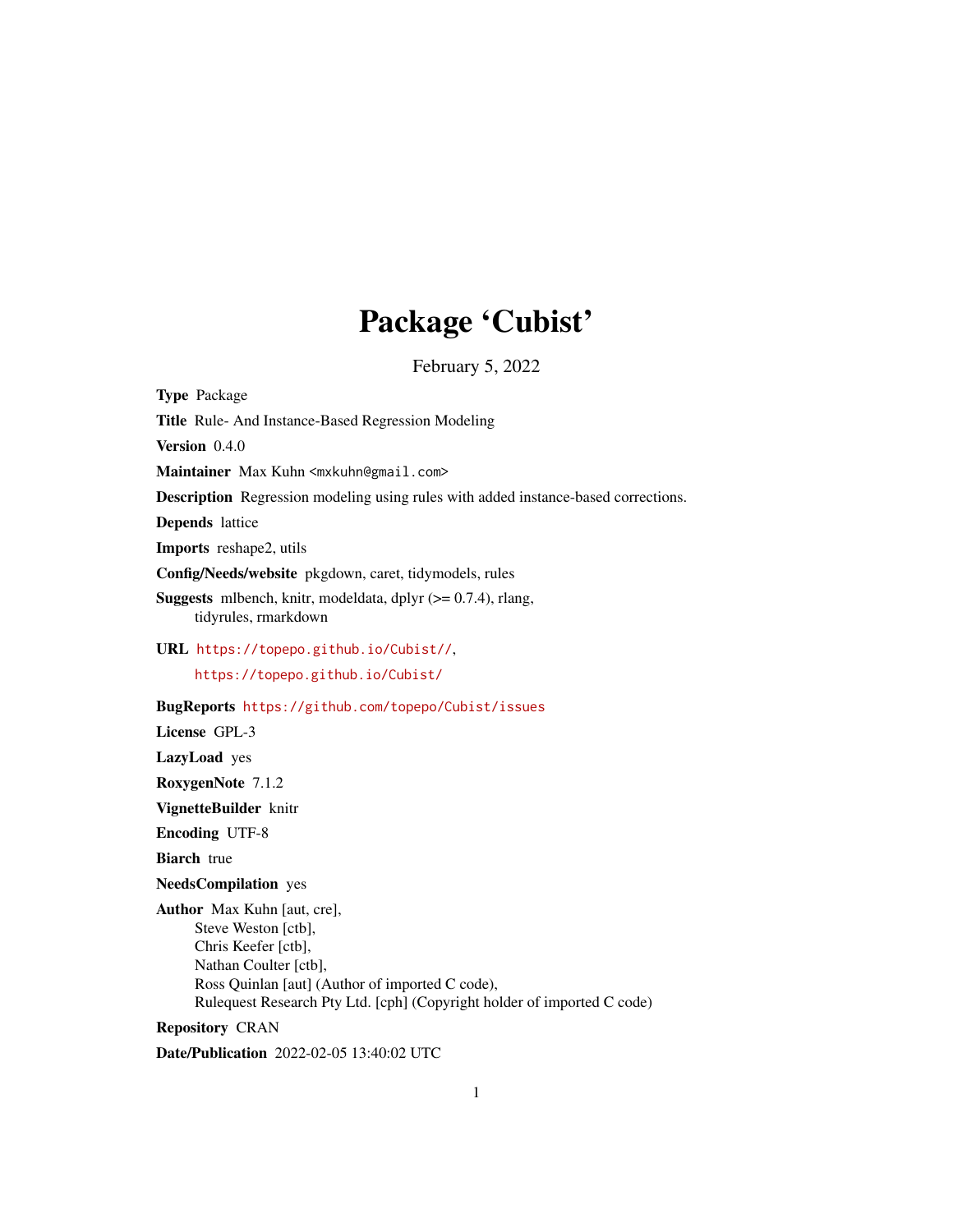## <span id="page-1-0"></span>R topics documented:

| Index |  |  |  |  |  |  |  |  |  |  |  |  |  |  |  |  | $\overline{14}$ |
|-------|--|--|--|--|--|--|--|--|--|--|--|--|--|--|--|--|-----------------|
|       |  |  |  |  |  |  |  |  |  |  |  |  |  |  |  |  |                 |
|       |  |  |  |  |  |  |  |  |  |  |  |  |  |  |  |  |                 |
|       |  |  |  |  |  |  |  |  |  |  |  |  |  |  |  |  |                 |
|       |  |  |  |  |  |  |  |  |  |  |  |  |  |  |  |  |                 |
|       |  |  |  |  |  |  |  |  |  |  |  |  |  |  |  |  |                 |
|       |  |  |  |  |  |  |  |  |  |  |  |  |  |  |  |  |                 |

cubist.default *Fit a Cubist model*

#### <span id="page-1-1"></span>Description

This function fits the rule-based model described in Quinlan (1992) (aka M5) with additional corrections based on nearest neighbors in the training set, as described in Quinlan (1993a).

#### Usage

```
## Default S3 method:
cubist(x, y, committees = 1, control = cubistControl(), weights = NULL, ...)
```
#### Arguments

| $\mathsf{x}$ | a matrix or data frame of predictor variables. Missing data are allowed but (at<br>this time) only numeric, character and factor values are allowed. Must have<br>column names.                                                                                                                                                                                                                |
|--------------|------------------------------------------------------------------------------------------------------------------------------------------------------------------------------------------------------------------------------------------------------------------------------------------------------------------------------------------------------------------------------------------------|
| У            | a numeric vector of outcome                                                                                                                                                                                                                                                                                                                                                                    |
| committees   | an integer: how many committee models (e.g., boosting iterations) should be<br>used?                                                                                                                                                                                                                                                                                                           |
| control      | options that control details of the cubist algorithm. See cubistControl()                                                                                                                                                                                                                                                                                                                      |
| weights      | an optional vector of case weights (the same length as y) for how much each<br>instance should contribute to the model fit. From the RuleQuest website: "The<br>relative weight assigned to each case is its value of this attribute divided by the<br>average value; if the value is undefined, not applicable, or is less than or equal<br>to zero, the case's relative weight is set to 1." |
| $\ddotsc$    | optional arguments to pass (not currently used)                                                                                                                                                                                                                                                                                                                                                |

#### Details

Cubist is a prediction-oriented regression model that combines the ideas in Quinlan (1992) and Quinlan (1993).

Although it initially creates a tree structure, it collapses each path through the tree into a rule. A regression model is fit for each rule based on the data subset defined by the rules. The set of rules are pruned or possibly combined. and the candidate variables for the linear regression models are the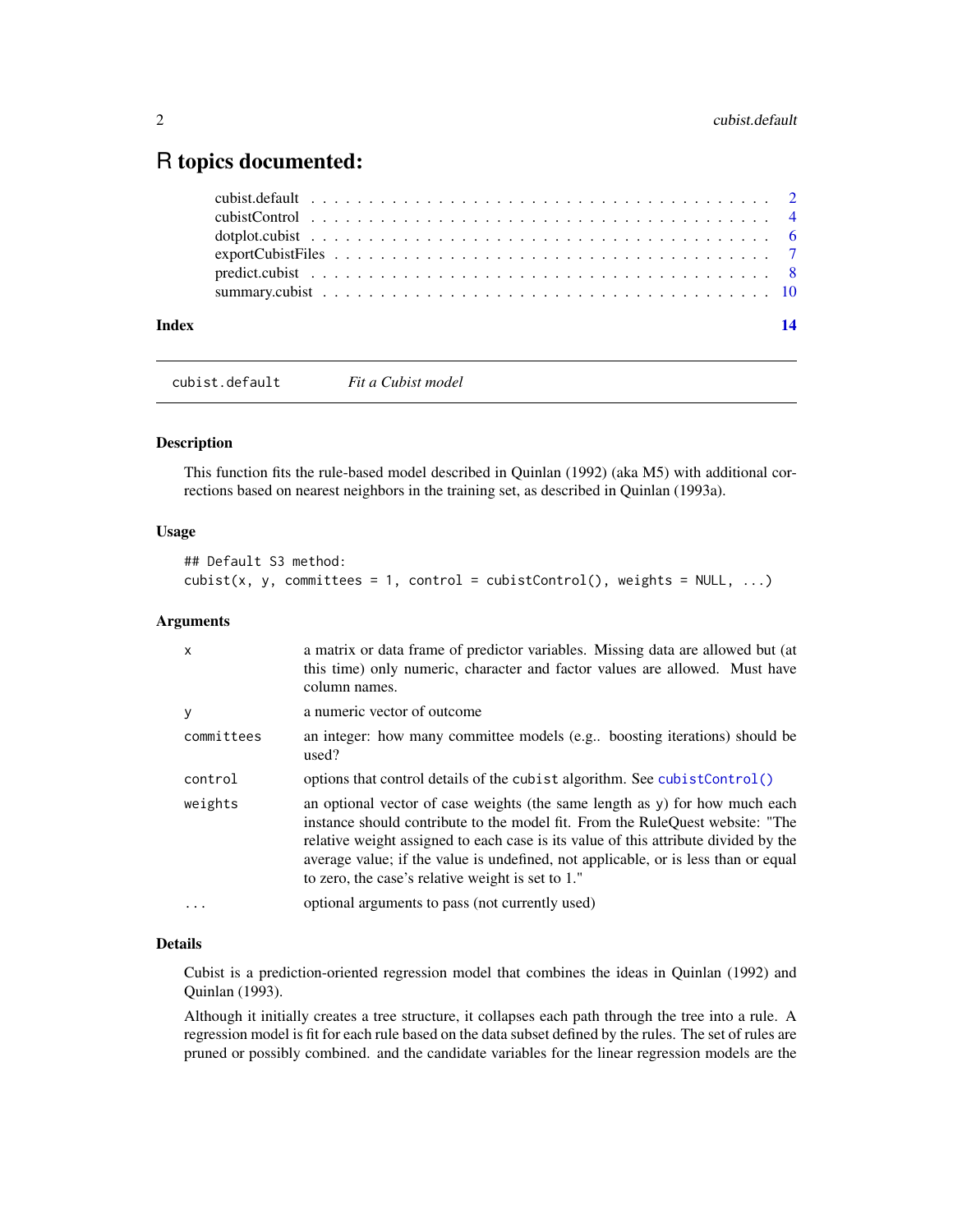#### <span id="page-2-0"></span>cubist.default 3

predictors that were used in the parts of the rule that were pruned away. This part of the algorithm is consistent with the "M5" or Model Tree approach.

Cubist generalizes this model to add boosting (when committees > 1) and instance based corrections (see [predict.cubist\(\)](#page-7-1)). The number of instances is set at prediction time by the user and is not needed for model building.

This function links R to the GPL version of the C code given on the RuleQuest website.

The RuleQuest code differentiates missing values from values that are not applicable. Currently, this packages does not make such a distinction (all values are treated as missing). This will produce slightly different results.

To tune the cubist model over the number of committees and neighbors, the [caret::train\(\)](#page-0-0) function in the caret package has bindings to find appropriate settings of these parameters.

#### Value

an object of class cubist with elements:

| data, names, model |                                                                                                                           |
|--------------------|---------------------------------------------------------------------------------------------------------------------------|
|                    | character strings that correspond to their counterparts for the command-line pro-<br>gram available from RuleQuest        |
| output             | basic cubist output captured from the C code, including the rules, their terminal<br>models and variable usage statistics |
| control            | a list of control parameters passed in by the user                                                                        |
|                    | composite, neighbors, committees                                                                                          |
|                    | mirrors of the values to these arguments that were passed in by the user                                                  |
| dims               | the output if $dim(x)$                                                                                                    |
| splits             | information about the variables and values used in the rule conditions                                                    |
| call               | the function call                                                                                                         |
| coefs              | a data frame of regression coefficients for each rule within each committee                                               |
| vars               | a list with elements all and used listing the predictors passed into the function<br>and used by any rule or model        |
| fitted.values      | a numeric vector of predictions on the training set.                                                                      |
| usage              | a data frame with the percent of models where each variable was used. See<br>summary.cubist() for a discussion.           |

#### Author(s)

R code by Max Kuhn, original C sources by R Quinlan and modifications be Steve Weston

#### References

Quinlan. Learning with continuous classes. Proceedings of the 5th Australian Joint Conference On Artificial Intelligence (1992) pp. 343-348

Quinlan. Combining instance-based and model-based learning. Proceedings of the Tenth International Conference on Machine Learning (1993a) pp. 236-243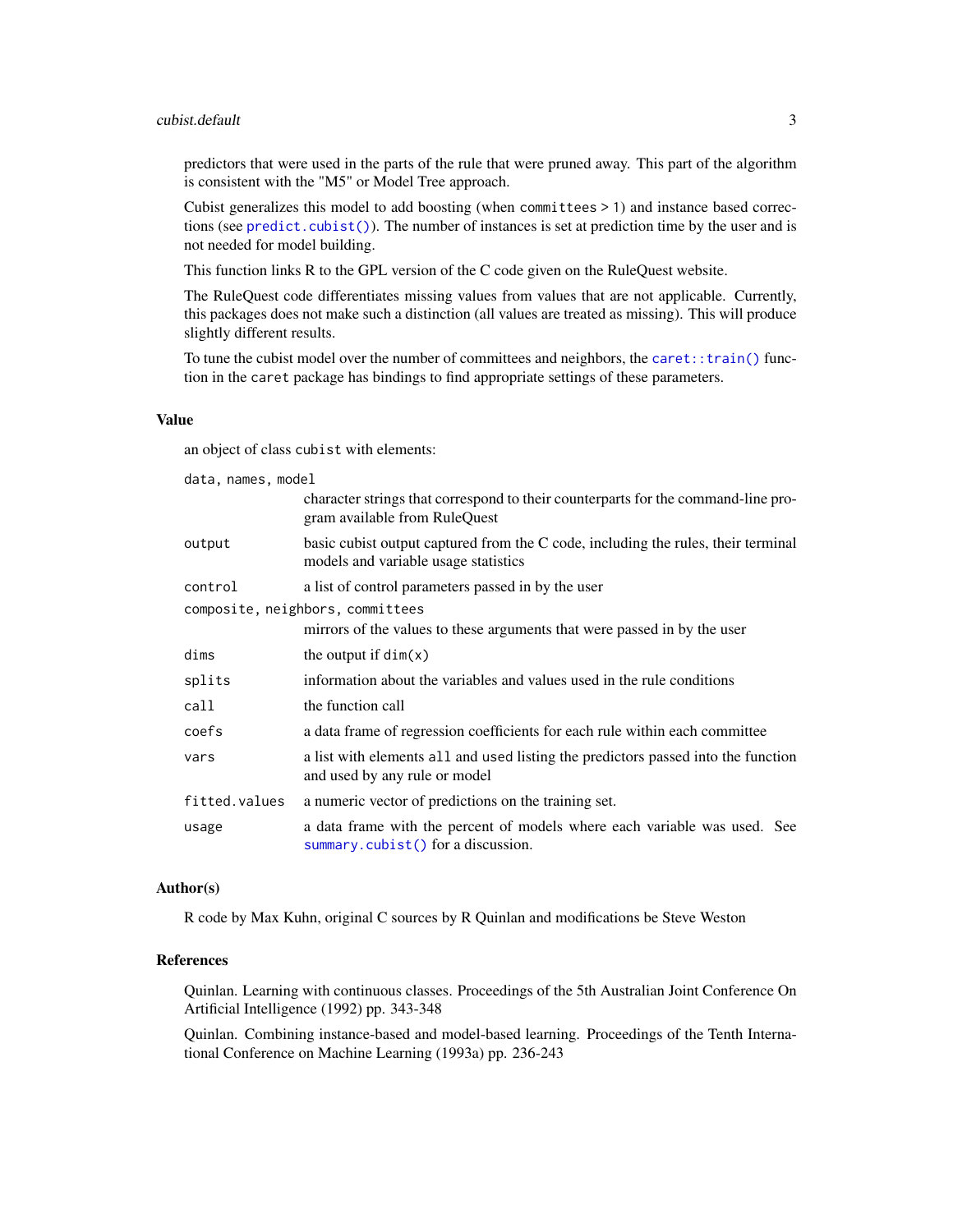<span id="page-3-0"></span>Quinlan. C4.5: Programs For Machine Learning (1993b) Morgan Kaufmann Publishers Inc. San Francisco, CA

Wang and Witten. Inducing model trees for continuous classes. Proceedings of the Ninth European Conference on Machine Learning (1997) pp. 128-137

<http://rulequest.com/cubist-info.html>

#### See Also

[cubistControl\(\)](#page-3-1), [predict.cubist\(\)](#page-7-1), [summary.cubist\(\)](#page-9-1), [dotplot.cubist\(\)](#page-5-1), [caret::train\(\)](#page-0-0)

#### Examples

```
library(mlbench)
data(BostonHousing)
## 1 committee, so just an M5 fit:
mod1 <- cubist(x = BostonHouse, -14], y = BostonHousemod1
## Now with 10 committees
mod2 <- cubist(x = BostonHousing[, -14], y = BostonHousing$medv, committees = 10)
mod2
```
<span id="page-3-1"></span>

| cubistControl | Various parameters that control aspects of the Cubist fit. |  |
|---------------|------------------------------------------------------------|--|
|---------------|------------------------------------------------------------|--|

#### Description

Most of these values are discussed at length in <http://rulequest.com/cubist-unix.html>

#### Usage

```
cubistControl(
  unbiased = FALSE,
  rules = 100.
 extrapolation = 100,
  sample = 0,
  seed = sample.int(4096, size = 1) - 1L,
  label = "outcome"
)
```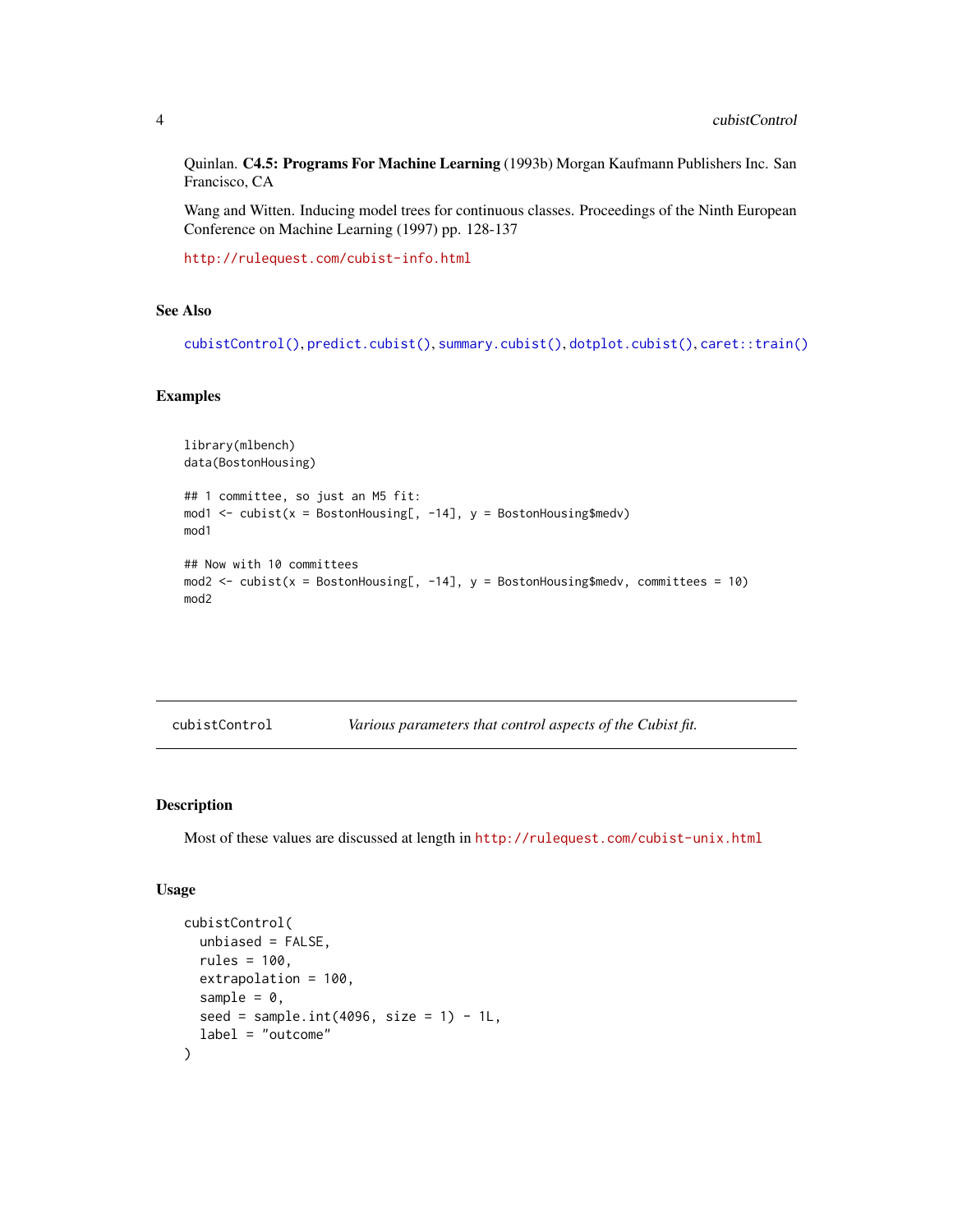#### <span id="page-4-0"></span>cubistControl 5

#### Arguments

| unbiased      | a logical: should unbiased rules be used?                                                                                                                                                                                                               |
|---------------|---------------------------------------------------------------------------------------------------------------------------------------------------------------------------------------------------------------------------------------------------------|
| rules         | an integer (or NA): define an explicit limit to the number of rules used (NA let's<br>Cubist decide).                                                                                                                                                   |
| extrapolation | a number between 0 and 100: since Cubist uses linear models, predictions can be<br>outside of the outside of the range seen the training set. This parameter controls<br>how much rule predictions are adjusted to be consistent with the training set. |
| sample        | a number between 0 and 99.9: this is the percentage of the data set to be ran-<br>domly selected for model building (not for out-of-bag type evaluation).                                                                                               |
| seed          | an integer for the random seed (in the C code)                                                                                                                                                                                                          |
| label         | a label for the outcome (when printing rules)                                                                                                                                                                                                           |

#### Value

A list containing the options.

#### Author(s)

Max Kuhn

#### References

Quinlan. Learning with continuous classes. Proceedings of the 5th Australian Joint Conference On Artificial Intelligence (1992) pp. 343-348

Quinlan. Combining instance-based and model-based learning. Proceedings of the Tenth International Conference on Machine Learning (1993) pp. 236-243

Quinlan. C4.5: Programs For Machine Learning (1993) Morgan Kaufmann Publishers Inc. San Francisco, CA

<http://rulequest.com/cubist-info.html>

### See Also

[cubist\(\)](#page-1-1), [predict.cubist\(\)](#page-7-1), [summary.cubist\(\)](#page-9-1), [predict.cubist\(\)](#page-7-1), [dotplot.cubist\(\)](#page-5-1)

#### Examples

cubistControl()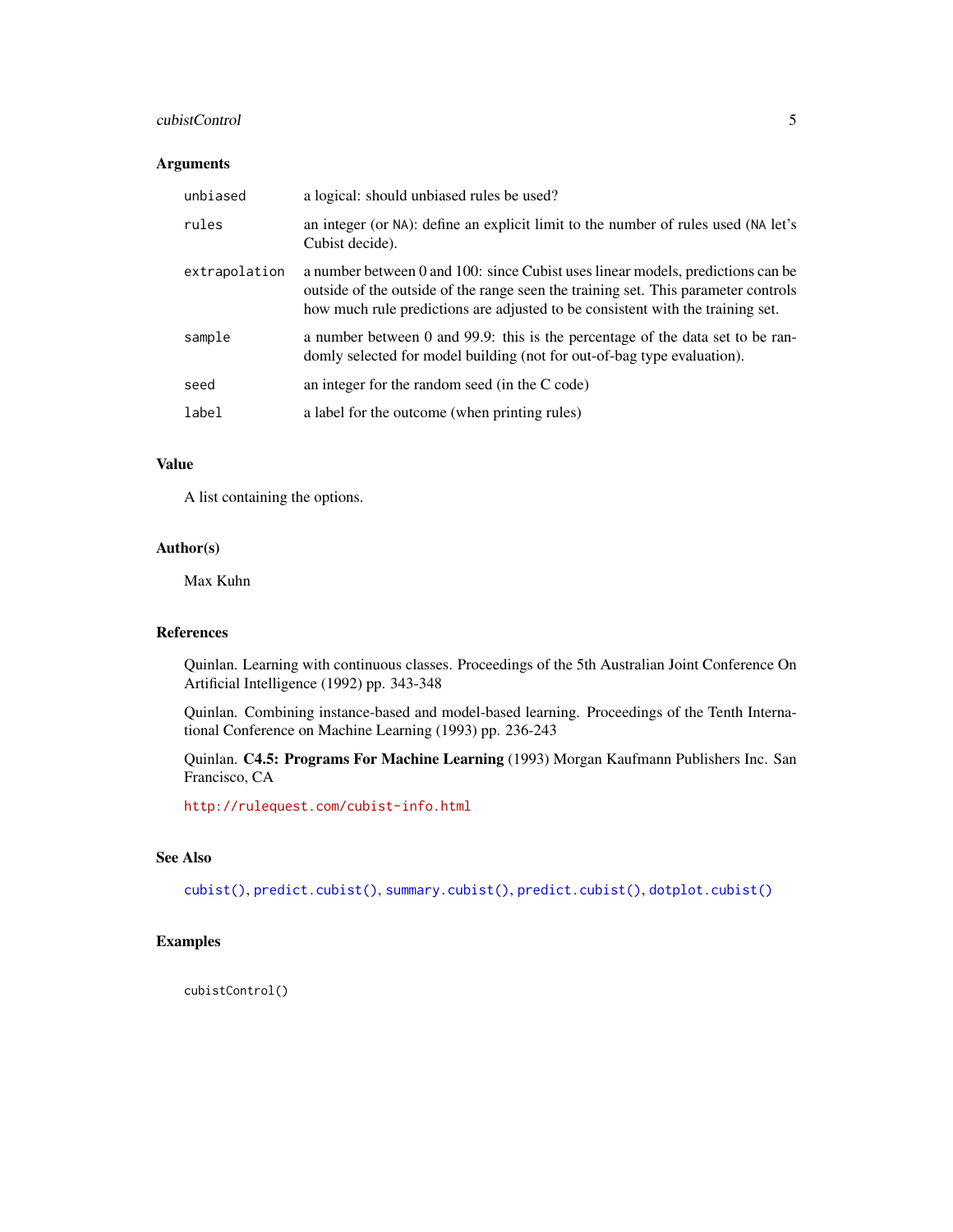<span id="page-5-1"></span><span id="page-5-0"></span>

#### Description

Lattice dotplots of the rule conditions or the linear model coefficients produced by [cubist\(\)](#page-1-1) objects

#### Usage

```
## S3 method for class 'cubist'
dot(x, data = NULL, what = "splits", committee = NULL, rule = NULL, ...)
```
#### Arguments

| X         | a cubist() object                                   |
|-----------|-----------------------------------------------------|
| data      | not currently used (here for lattice compatibility) |
| what      | either "splits" or "coefs"                          |
| committee | which committees to plot                            |
| rule      | which rules to plot                                 |
|           | options to pass to lattice:: dotplot()              |

#### Details

For the splits, a panel is created for each predictor. The x-axis is the range of the predictor scaled to be between zero and one and the y-axis has a line for each rule (within each committee). Areas are colored as based on their region. For example, if one rule has var1 < 10, the linear for this rule would be colored. If another rule had the complementary region of var1 <= 10, it would be on another line and shaded a different color.

For the coefficient plot, another dotplot is made. The layout is the same except the the x-axis is in the original units and has a dot if the rule used that variable in a linear model.

#### Value

a [lattice::dotplot\(\)](#page-0-0) object

#### Author(s)

R code by Max Kuhn, original C sources by R Quinlan and modifications be Steve Weston

#### References

Quinlan. Learning with continuous classes. Proceedings of the 5th Australian Joint Conference On Artificial Intelligence (1992) pp. 343-348

Quinlan. Combining instance-based and model-based learning. Proceedings of the Tenth International Conference on Machine Learning (1993) pp. 236-243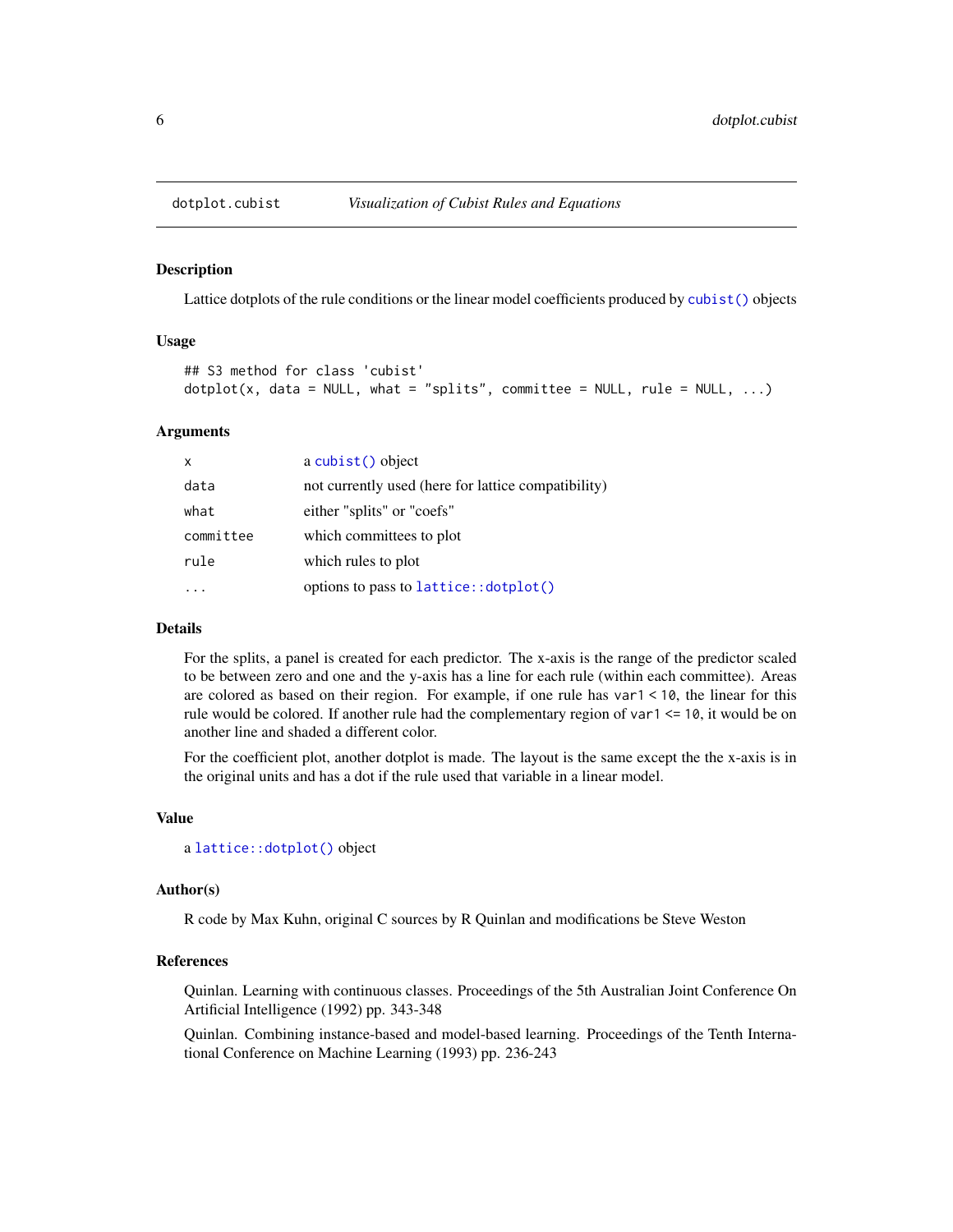#### <span id="page-6-0"></span>exportCubistFiles 7

Quinlan. C4.5: Programs For Machine Learning (1993) Morgan Kaufmann Publishers Inc. San Francisco, CA

<http://rulequest.com/cubist-info.html>

#### See Also

[cubist\(\)](#page-1-1), [cubistControl\(\)](#page-3-1), [predict.cubist\(\)](#page-7-1), [summary.cubist\(\)](#page-9-1), [predict.cubist\(\)](#page-7-1), [lattice::dotplot\(\)](#page-0-0)

#### Examples

```
library(mlbench)
data(BostonHousing)
## 1 committee and no instance-based correction, so just an M5 fit:
mod1 <- cubist(x = BostonHouse, -14], y = BostonHousedotplot(mod1, what = "splits")
dotplot(mod1, what = "coefs")
## Now with 10 committees
mod2 \le cubist(x = BostonHousing[, -14],
              y = BostonHousing$medv,
              committees = 10)
dot(mod2, scales = list(y = list(cex = .25)))dotplot(mod2, what = "coefs",
       between = list(x = 1, y = 1),
       scales = list(x = list(relation = "free"),y = list(cex = .25))
```
exportCubistFiles *Export Cubist Information To the File System*

#### Description

For a fitted cubist object, text files consistent with the RuleQuest command-line version can be exported.

#### Usage

```
exportCubistFiles(x, neighbors = 0, path = getwd(), prefix = NULL)
```
#### Arguments

| x         | a cubist() object                                                           |
|-----------|-----------------------------------------------------------------------------|
| neighbors | how many, if any, neighbors should be used to correct the model predictions |
| path      | the path to put the files                                                   |
| prefix    | a prefix (or "filestem") for creating files                                 |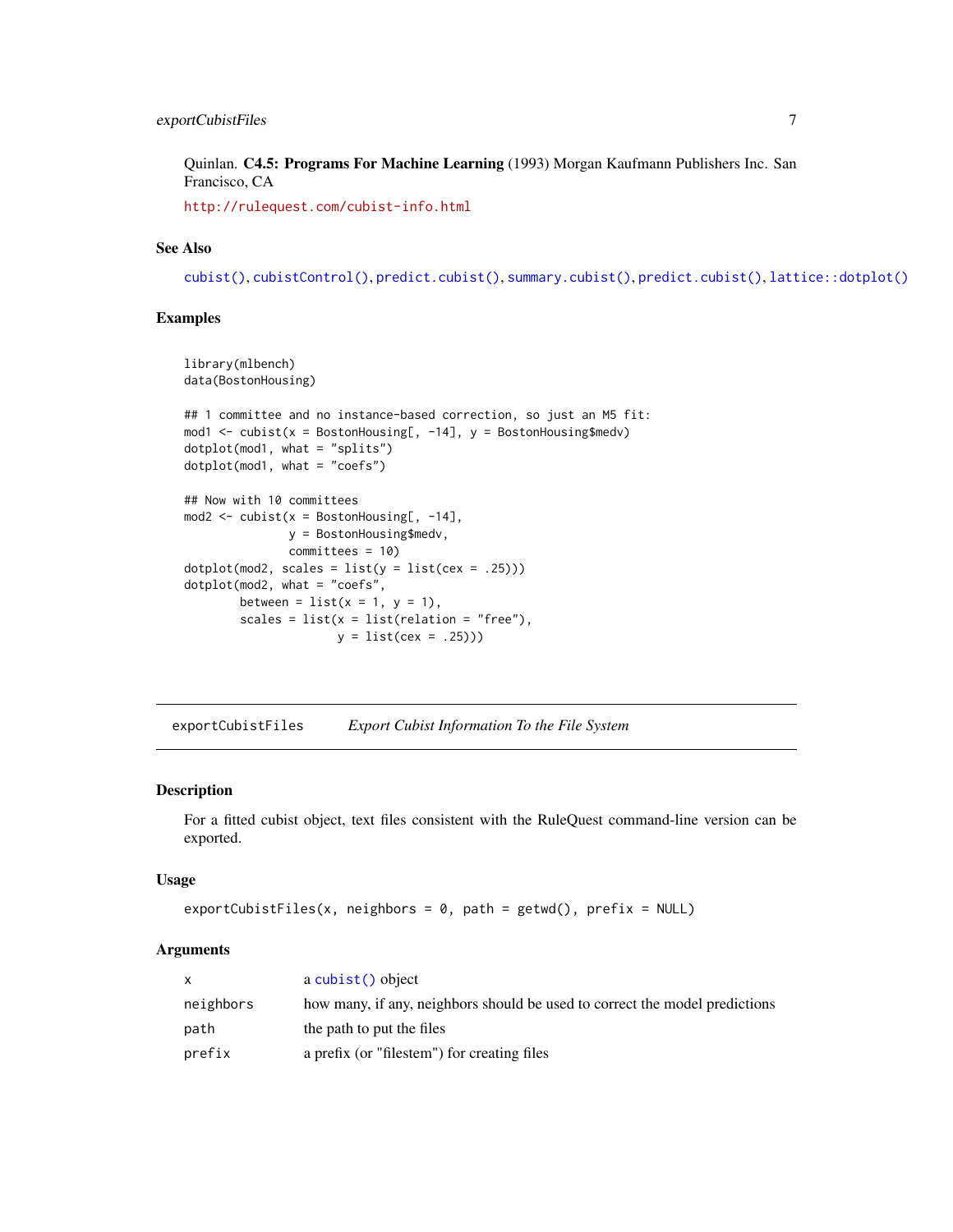#### <span id="page-7-0"></span>Details

Using the RuleQuest specifications, model, names and data files are created for use with the command-line version of the program.

#### Value

No value is returned. Three files are written out.

#### Author(s)

Max Kuhn

#### References

Quinlan. Learning with continuous classes. Proceedings of the 5th Australian Joint Conference On Artificial Intelligence (1992) pp. 343-348

Quinlan. Combining instance-based and model-based learning. Proceedings of the Tenth International Conference on Machine Learning (1993) pp. 236-243

Quinlan. C4.5: Programs For Machine Learning (1993) Morgan Kaufmann Publishers Inc. San Francisco, CA

<http://rulequest.com/cubist-info.html>

#### See Also

[cubist\(\),](#page-3-1) [predict.cubist\(\)](#page-7-1), [summary.cubist\(\)](#page-9-1), [predict.cubist\(\)](#page-7-1)

#### Examples

```
library(mlbench)
data(BostonHousing)
mod1 <- cubist(x = BostonHouse, -14], y = BostonHouseexportCubistFiles(mod1, neighbors = 8, path = tempdir(), prefix = "BostonHousing")
```
<span id="page-7-1"></span>predict.cubist *Predict method for cubist fits*

#### **Description**

Prediction using the parametric model are calculated using the method of Quinlan (1992). If neighbors is greater than zero, these predictions are adjusted by training set instances nearby using the approach of Quinlan (1993).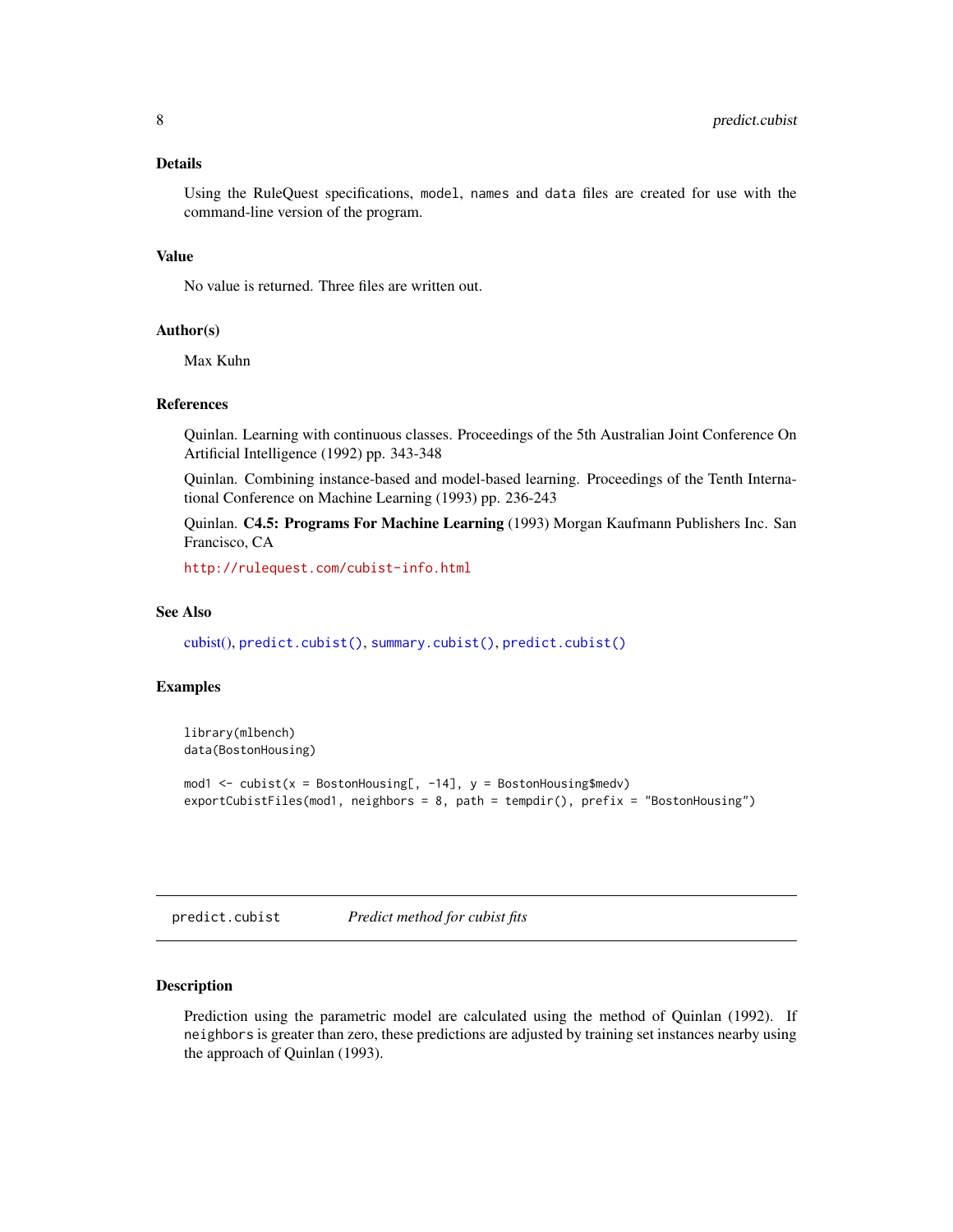#### <span id="page-8-0"></span>predict.cubist 9

#### Usage

```
## S3 method for class 'cubist'
predict(object, newdata = NULL, neighbors = 0, ...)
```
#### Arguments

| object    | an object of class cubist                                                                                |
|-----------|----------------------------------------------------------------------------------------------------------|
| newdata   | a data frame of predictors (in the same order as the original training data). Must<br>have column names. |
| neighbors | an integer from $0$ to $9$ : how many instances to use to correct the rule-based<br>prediction?          |
| .         | other options to pass through the function (not currently used)                                          |

#### Details

Note that the predictions can fail for various reasons. For example, as shown in the examples, if the model uses a qualitative predictor and the prediction data has a new level of that predictor, the function will throw an error.

#### Value

a numeric vector is returned

#### Author(s)

R code by Max Kuhn, original C sources by R Quinlan and modifications be Steve Weston

#### References

Quinlan. Learning with continuous classes. Proceedings of the 5th Australian Joint Conference On Artificial Intelligence (1992) pp. 343-348

Quinlan. Combining instance-based and model-based learning. Proceedings of the Tenth International Conference on Machine Learning (1993) pp. 236-243

Quinlan. C4.5: Programs For Machine Learning (1993) Morgan Kaufmann Publishers Inc. San Francisco, CA

<http://rulequest.com/cubist-info.html>

#### See Also

[cubist\(\)](#page-1-1), [cubistControl\(\)](#page-3-1), [summary.cubist\(\)](#page-9-1), [predict.cubist\(\)](#page-7-1), [dotplot.cubist\(\)](#page-5-1)

#### Examples

```
library(mlbench)
data(BostonHousing)
```
## 1 committee and no instance-based correction, so just an M5 fit: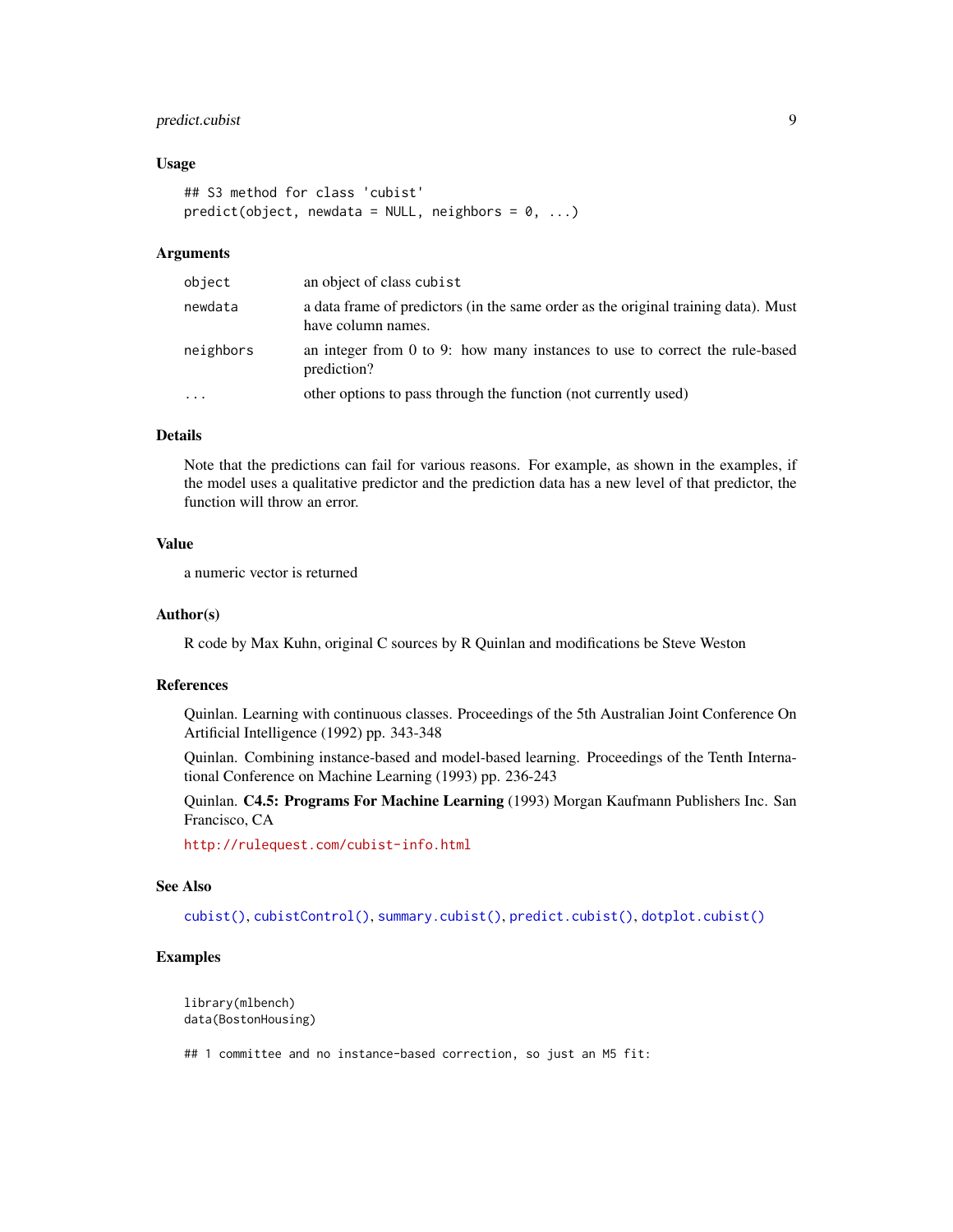```
mod1 <- cubist(x = BostonHousing[, -14], y = BostonHousing$medv)
predict(mod1, BostonHousing[1:4, -14])
## now add instances
predict(mod1, BostonHousing[1:4, -14], neighbors = 5)
# Example error
iris_test <- iris
iris_test$Species <- as.character(iris_test$Species)
mod \le cubist(x = iris_test[1:99, 2:5],
              y = iris_test$Sepal.Length[1:99])
# predict(mod, iris_test[100:151, 2:5])
# Error:
# *** line 2 of `undefined.cases':
# bad value of 'virginica' for attribute 'Species'
```
<span id="page-9-1"></span>summary.cubist *Summarizing Cubist Fits*

#### Description

This function echoes the output of the RuleQuest C code, including the rules, the resulting linear models as well as the variable usage summaries.

#### Usage

## S3 method for class 'cubist' summary(object, ...)

#### Arguments

| object   | a cubist() object                  |
|----------|------------------------------------|
| $\cdots$ | other options (not currently used) |

#### Details

The Cubist output contains variable usage statistics. It gives the percentage of times where each variable was used in a condition and/or a linear model. Note that this output will probably be inconsistent with the rules shown above. At each split of the tree, Cubist saves a linear model (after feature selection) that is allowed to have terms for each variable used in the current split or any split above it. Quinlan (1992) discusses a smoothing algorithm where each model prediction is a linear combination of the parent and child model along the tree. As such, the final prediction is a function of all the linear models from the initial node to the terminal node. The percentages shown in the Cubist output reflects all the models involved in prediction (as opposed to the terminal models shown in the output).

<span id="page-9-0"></span>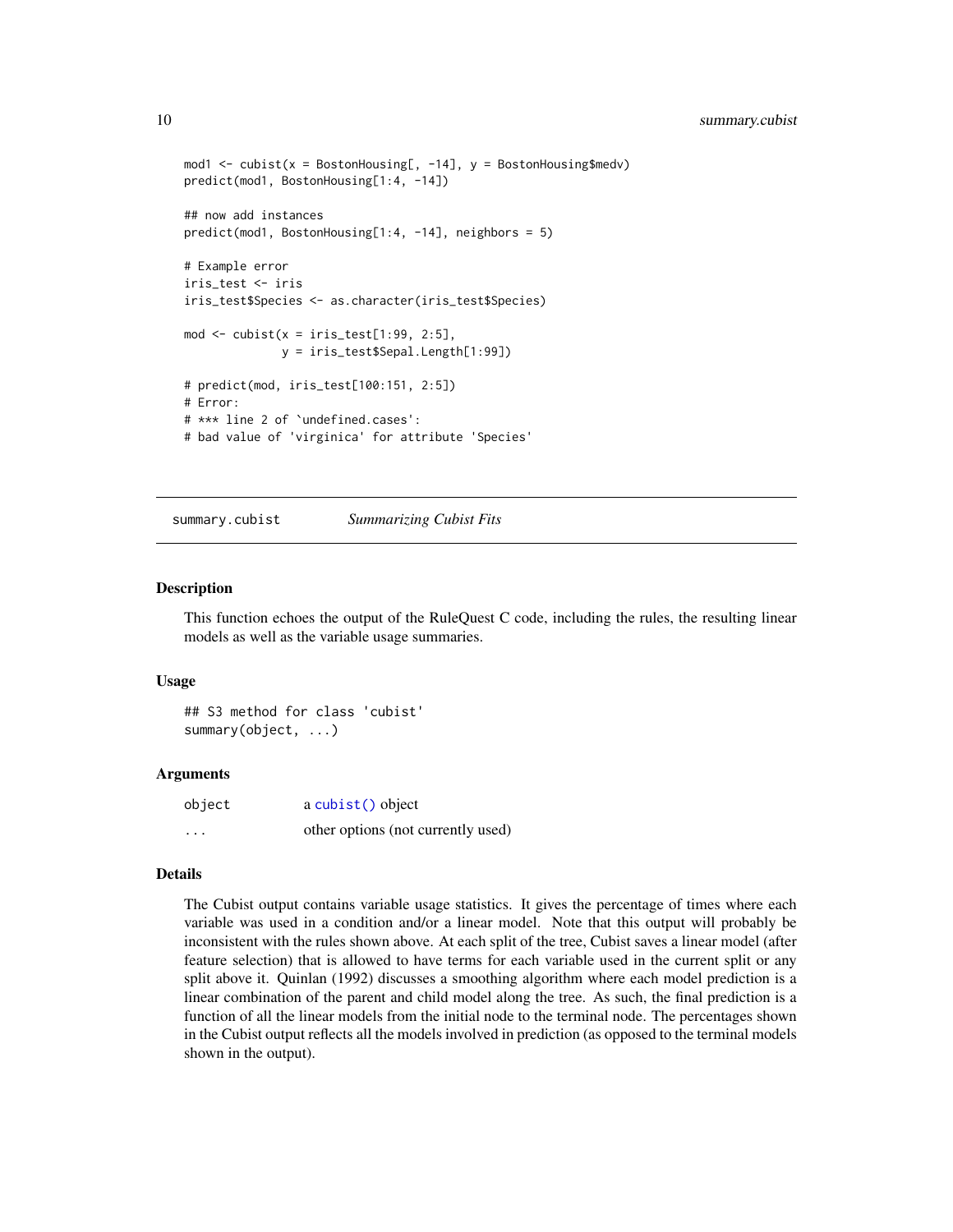#### <span id="page-10-0"></span>summary.cubist 11

#### Value

an object of class summary.cubist with elements

| output | a text string of the output    |
|--------|--------------------------------|
| call   | the original call to $cubic()$ |

#### Author(s)

R code by Max Kuhn, original C sources by R Quinlan and modifications be Steve Weston

#### References

Quinlan. Learning with continuous classes. Proceedings of the 5th Australian Joint Conference On Artificial Intelligence (1992) pp. 343-348

Quinlan. Combining instance-based and model-based learning. Proceedings of the Tenth International Conference on Machine Learning (1993) pp. 236-243

Quinlan. C4.5: Programs For Machine Learning (1993) Morgan Kaufmann Publishers Inc. San Francisco, CA

<http://rulequest.com/cubist-info.html>

#### See Also

```
cubist(), cubistControl(), predict.cubist(), dotplot.cubist()
```
#### Examples

```
library(mlbench)
data(BostonHousing)
## 1 committee and no instance-based correction, so just an M5 fit:
mod1 <- cubist(x = BostonHouse, -14], y = BostonHousesummary(mod1)
## example output:
## Cubist [Release 2.07 GPL Edition] Sun Apr 10 17:36:56 2011
## ---------------------------------
##
## Target attribute `outcome'
##
## Read 506 cases (14 attributes) from undefined.data
##
## Model:
##
## Rule 1: [101 cases, mean 13.84, range 5 to 27.5, est err 1.98]
##
## if
## nox > 0.668
## then
```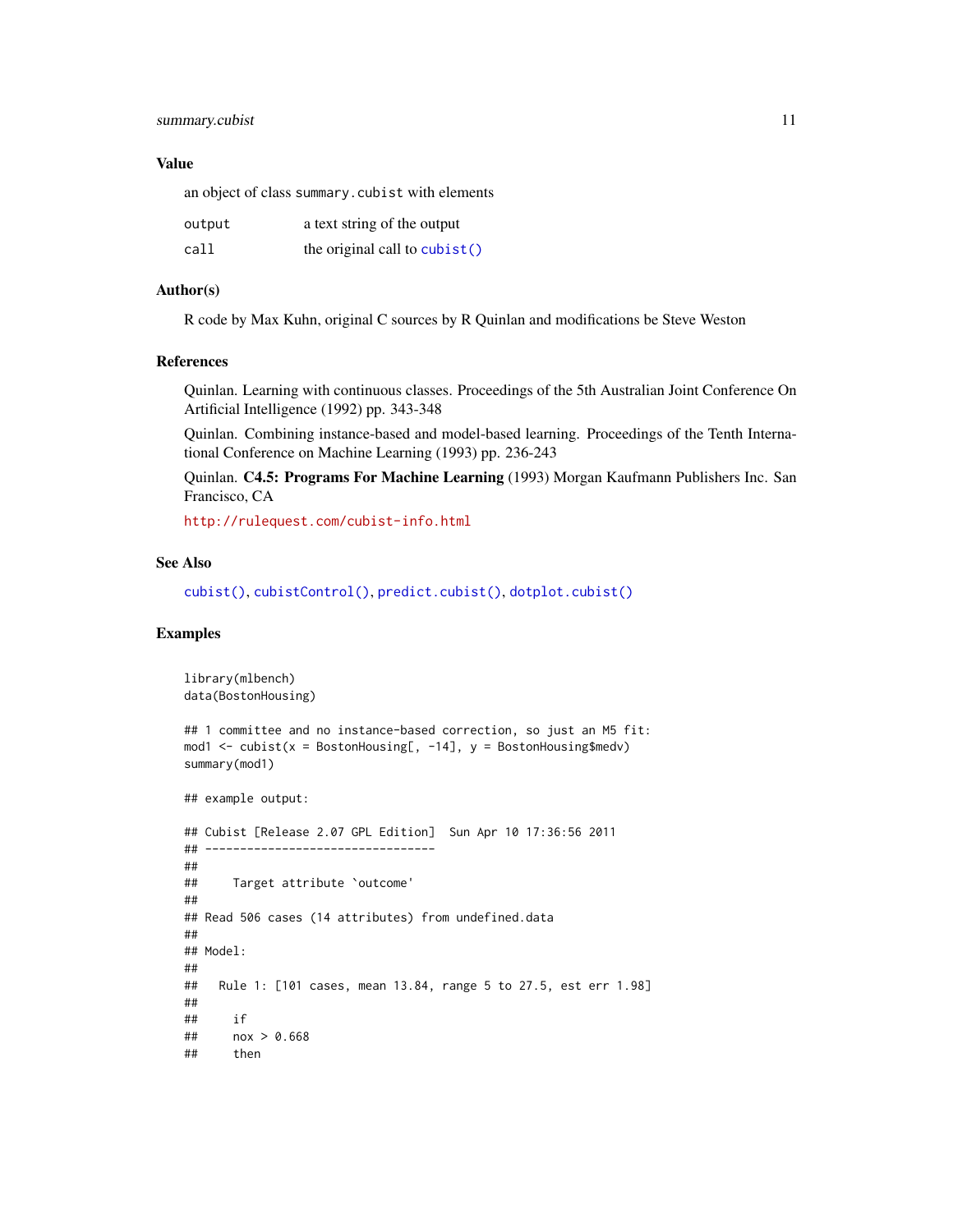```
## outcome = -1.11 + 2.93 dis + 21.4 nox - 0.33 lstat + 0.008 b
## - 0.13 ptratio - 0.02 crim - 0.003 age + 0.1 rm
##
## Rule 2: [203 cases, mean 19.42, range 7 to 31, est err 2.10]
##
## if
## nox <= 0.668
## lstat > 9.59
## then
## outcome = 23.57 + 3.1 rm - 0.81 dis - 0.71 ptratio - 0.048 age
## - 0.15 lstat + 0.01 b - 0.0041 tax - 5.2 nox + 0.05 crim
## + 0.02 rad
##
## Rule 3: [43 cases, mean 24.00, range 11.9 to 50, est err 2.56]
##
## if
## rm <= 6.226
## lstat <= 9.59
## then
## outcome = 1.18 + 3.83 crim + 4.3 rm - 0.06 age - 0.11 lstat - 0.003 tax
## - 0.09 dis - 0.08 ptratio
##
## Rule 4: [163 cases, mean 31.46, range 16.5 to 50, est err 2.78]
##
## if
## rm > 6.226
## lstat <= 9.59
## then
## outcome = -4.71 + 2.22 crim + 9.2 rm - 0.83 lstat - 0.0182 tax
## - 0.72 ptratio - 0.71 dis - 0.04 age + 0.03 rad - 1.7 nox
## + 0.008 zn
##
##
## Evaluation on training data (506 cases):
##
## Average |error| 2.07
## Relative |error| 0.31
## Correlation coefficient 0.94
##
##
## Attribute usage:
## Conds Model
##
## 80% 100% lstat
## 60% 92% nox
## 40% 100% rm
## 100% crim
## 100% age
## 100% dis
## 100% ptratio
## 80% tax
## 72% rad
## 60% b
```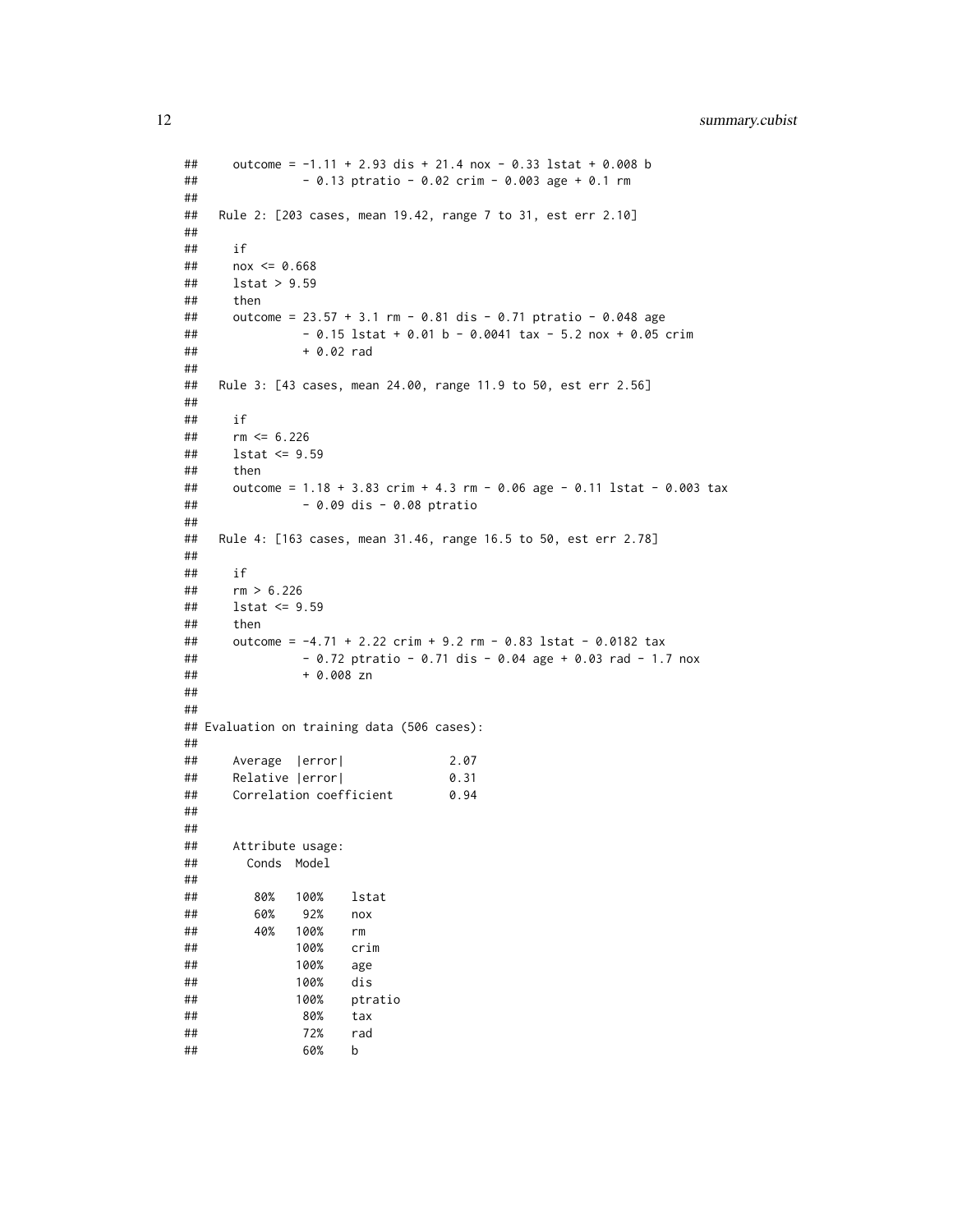### summary.cubist 13

## 32% zn ## ## ## Time: 0.0 secs